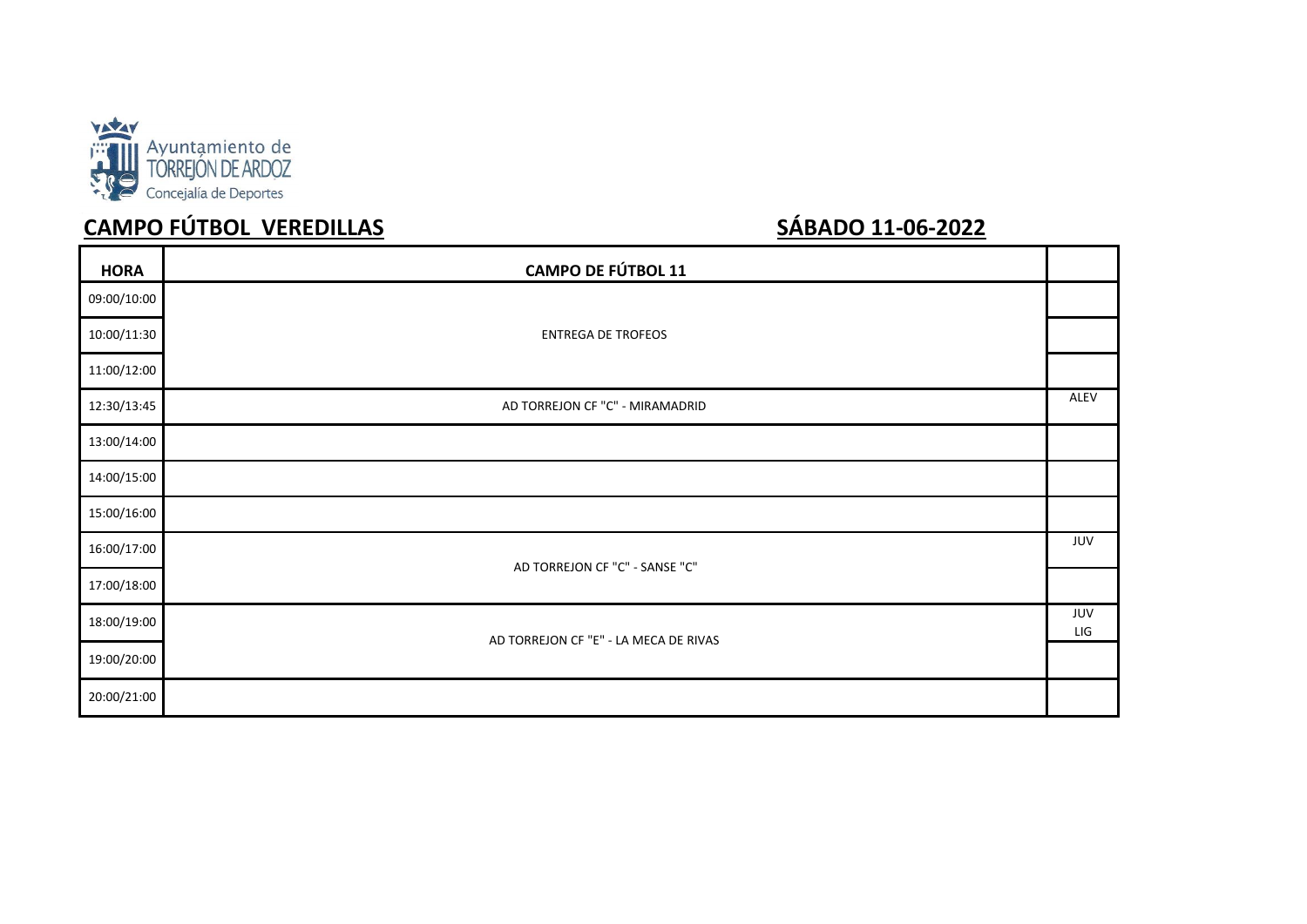

# **CAMPO FÚTBOL VEREDILLAS**

| <b>HORA</b> | <b>CAMPO DE FÚTBOL 11</b>       |     |
|-------------|---------------------------------|-----|
| 09:00/10:00 |                                 |     |
| 10:00/11:00 |                                 |     |
| 11:30/13:30 | AD TORREJON CF " B" - ESPERANZA |     |
|             |                                 |     |
| 13:00/14:00 |                                 |     |
| 14:00/15:00 |                                 |     |
| 15:00/16:00 |                                 |     |
| 16:00/17:00 | AD TORREJON CF "D" - MIRAMADRID |     |
| 17:00/18:00 |                                 |     |
| 18:00/19:00 |                                 | INF |
| 19:00/20:00 | AD TORREJON CF "B" - GETAFE "C" |     |
| 20:00/21:00 |                                 |     |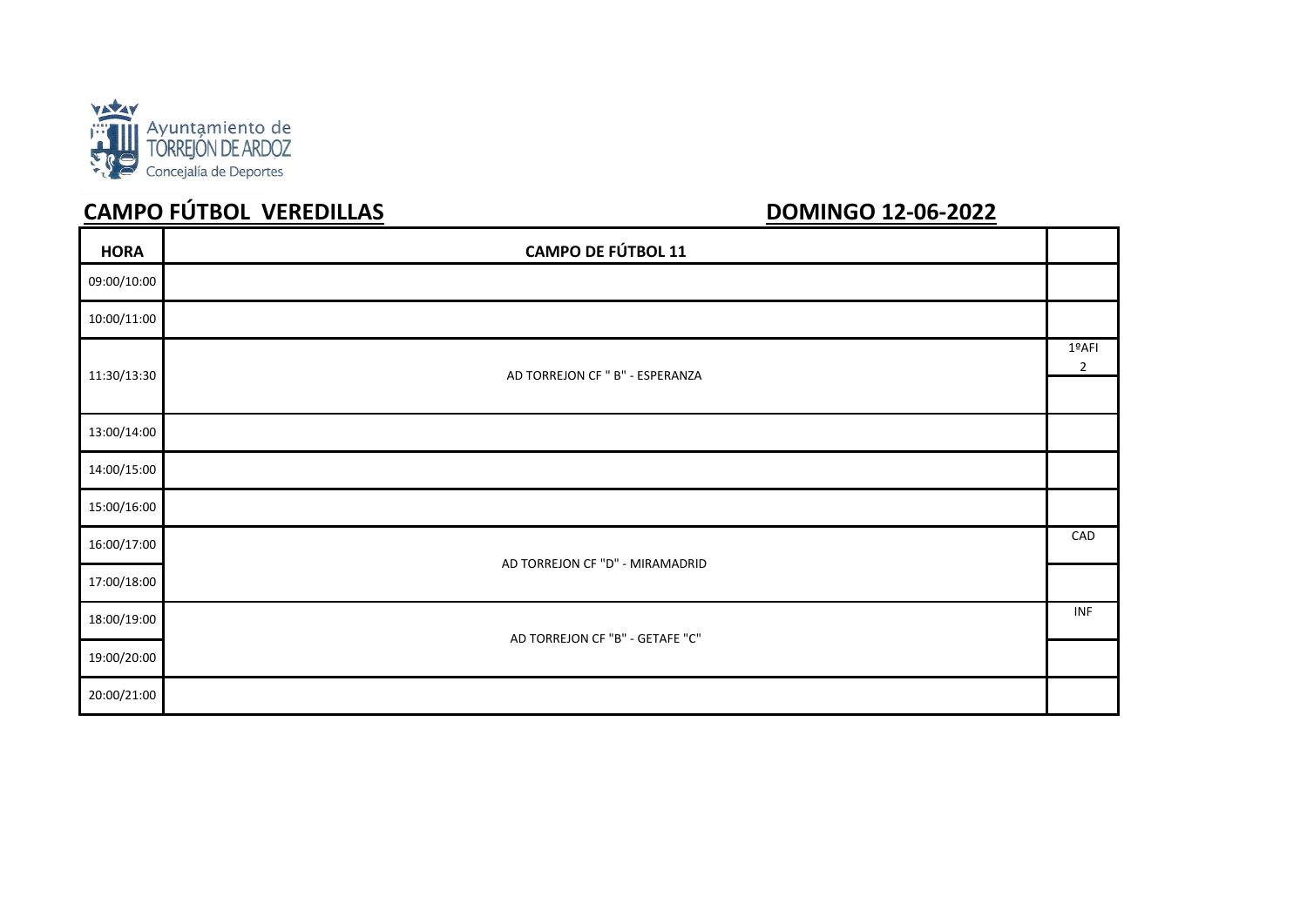

# **CAMPO FÚTBOL GUTI 1 SÁBADO 11-06-2022**

| <b>HORA</b> | <b>CAMPO GUTI 1A</b> | <b>CAMPO GUTI 1B</b>     |  |
|-------------|----------------------|--------------------------|--|
| 09:00/10:00 |                      |                          |  |
| 10:00/11:00 |                      |                          |  |
| 11:00/12:00 |                      |                          |  |
| 12:00/13:00 |                      |                          |  |
| 13:00/14:00 |                      |                          |  |
| 14:00/15:00 |                      |                          |  |
| 15:00/16:00 |                      | TORNEO AD LA PLATA TR 82 |  |
| 16:00/17:00 |                      |                          |  |
| 17:00/18:00 |                      |                          |  |
| 18:00/19:00 |                      |                          |  |
| 19:00/20:00 |                      |                          |  |
| 20:00/21:00 |                      |                          |  |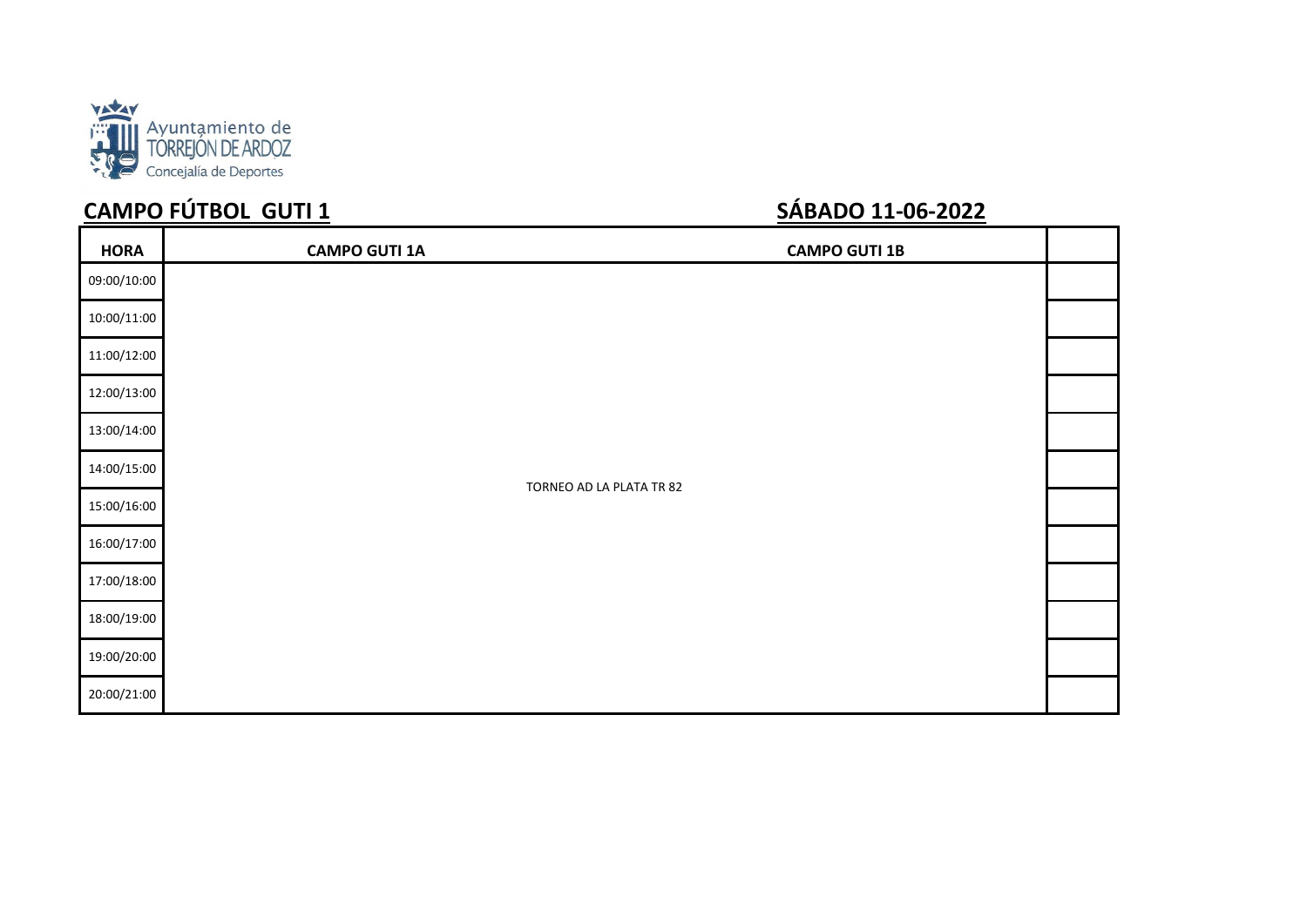

# **CAMPO FÚTBOL GUTI 1**

| <b>HORA</b> | <b>CAMPO GUTI 1A</b>     | <b>CAMPO GUTI 1B</b> |  |
|-------------|--------------------------|----------------------|--|
| 09:00/10:00 |                          |                      |  |
| 10:00/11:00 |                          |                      |  |
| 11:00/12:00 |                          |                      |  |
| 12:00/13:00 |                          |                      |  |
| 13:00/14:00 |                          |                      |  |
| 14:00/15:00 | TORNEO AD LA PLATA TR 82 |                      |  |
| 15:00/16:00 |                          |                      |  |
| 16:00/17:00 |                          |                      |  |
| 17:00/18:00 |                          |                      |  |
| 18:00/19:00 |                          |                      |  |
| 19:00/20:00 |                          |                      |  |
| 20:00/21:00 |                          |                      |  |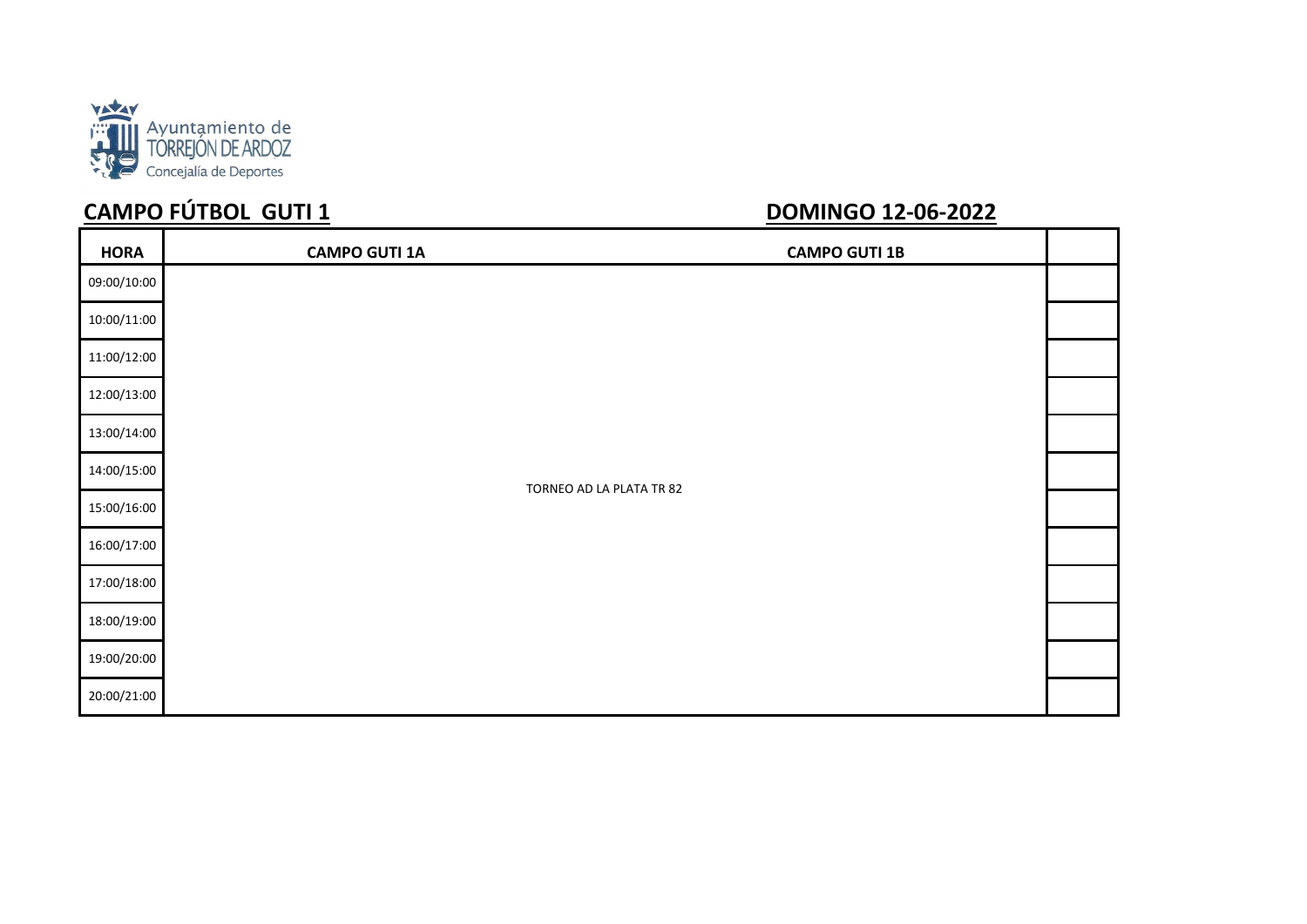

# **CAMPO FÚTBOL GUTI 2 SÁBADO 11-06-2022**

| <b>HORA</b> | <b>CAMPO GUTI 2A</b> | <b>CAMPO GUTI 2B</b> |  |
|-------------|----------------------|----------------------|--|
| 09:00/10:00 |                      |                      |  |
| 10:00/11:00 |                      |                      |  |
| 11:00/12:00 |                      |                      |  |
| 12:00/13:00 |                      |                      |  |
| 13:00/14:00 |                      |                      |  |
| 14:00/15:00 |                      | AD LA PLATA TR 82    |  |
| 15:00/16:00 |                      |                      |  |
| 16:00/17:00 |                      |                      |  |
| 17:00/18:00 |                      |                      |  |
| 18:00/19:00 |                      |                      |  |
| 19:00/20:00 |                      |                      |  |
| 20:00/21:00 |                      |                      |  |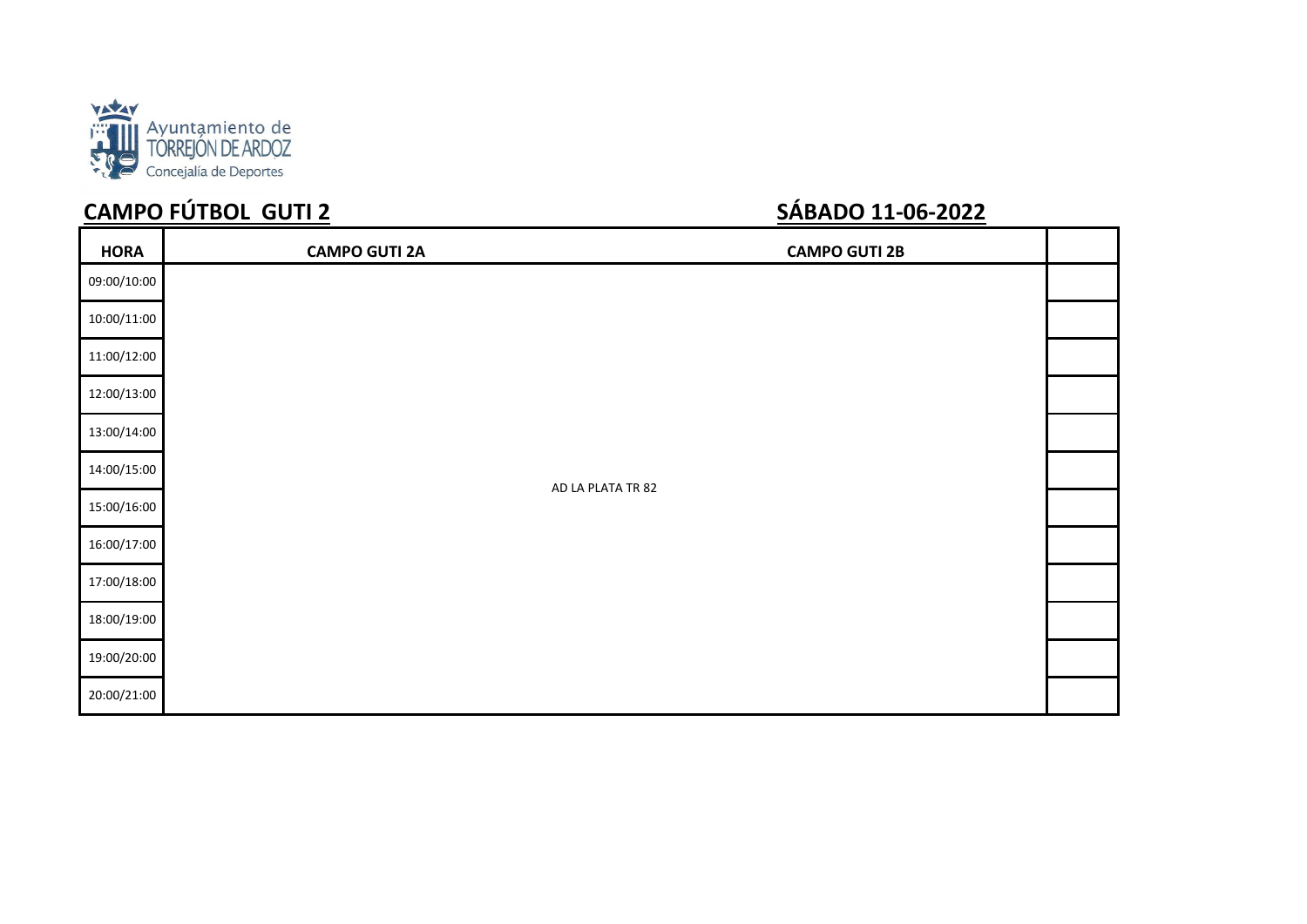

# **CAMPO FÚTBOL GUTI 2**

| <b>HORA</b> | <b>CAMPO GUTI 2A</b> | <b>CAMPO GUTI 2B</b>     |  |
|-------------|----------------------|--------------------------|--|
| 09:00/10:00 |                      |                          |  |
| 10:00/11:00 |                      |                          |  |
| 11:00/12:00 |                      |                          |  |
| 12:00/13:00 |                      |                          |  |
| 13:00/14:00 |                      |                          |  |
| 14:00/15:00 |                      |                          |  |
| 15:00/16:00 |                      | TORNEO AD LA PLATA TR 82 |  |
| 16:00/17:00 |                      |                          |  |
| 17:00/18:00 |                      |                          |  |
| 18:00/19:00 |                      |                          |  |
| 19:00/20:00 |                      |                          |  |
| 20:00/21:00 |                      |                          |  |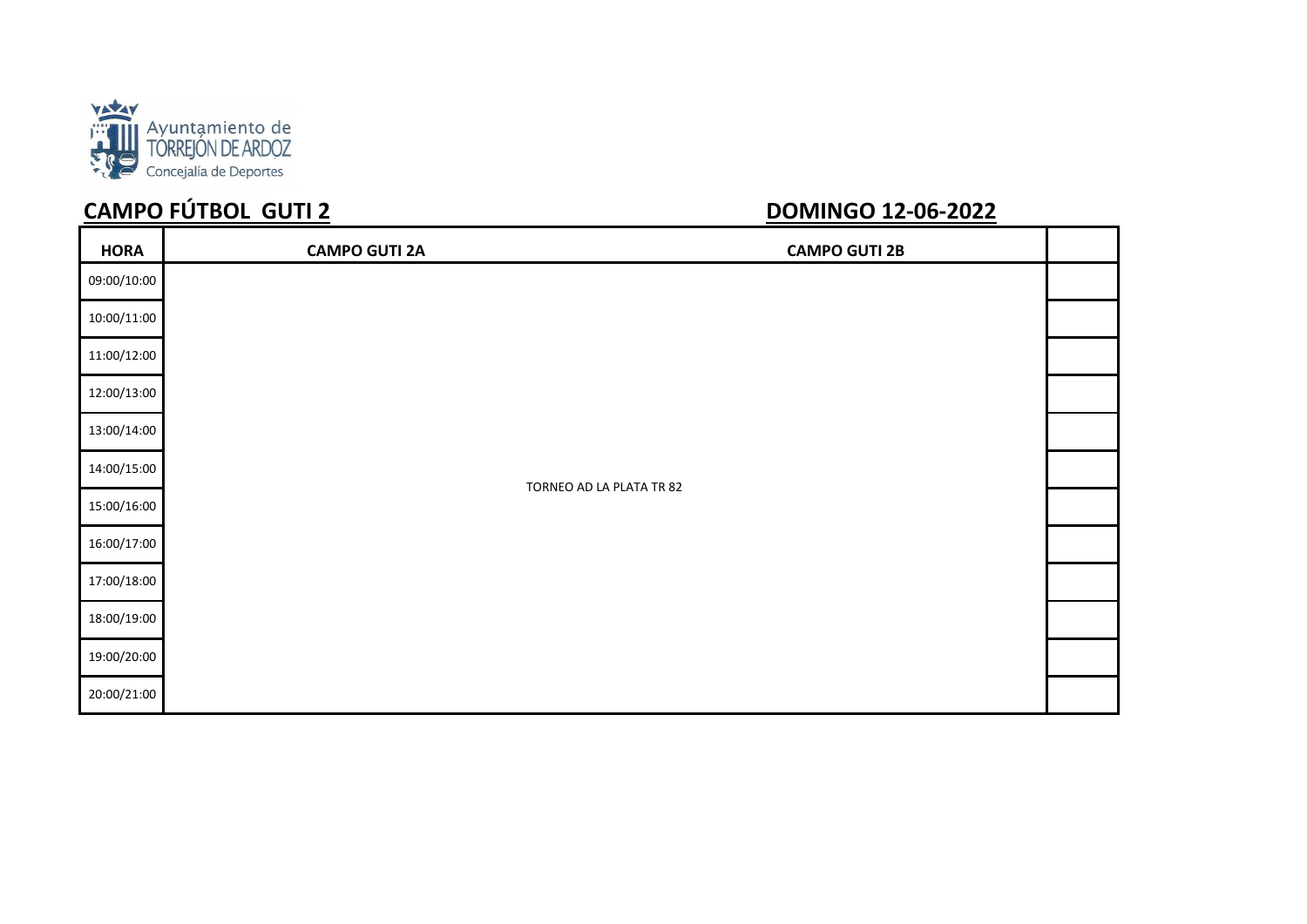

# **CAMPO FÚTBOL SAMARANCH SARADO 11-06-2022**

| <b>HORA</b> | <b>CAMPO SAMARANCH 1</b> | <b>CAMPO SAMARANCH 2</b>            |  |
|-------------|--------------------------|-------------------------------------|--|
| 09:00/10:00 |                          |                                     |  |
| 10:00/11:00 |                          |                                     |  |
| 11:00/12:00 |                          |                                     |  |
| 12:00/13:00 |                          |                                     |  |
| 13:00/14:00 |                          |                                     |  |
| 14:00/15:00 |                          | TORNEO PEÑA TORREJONENSE SAN ISIDRO |  |
| 15:00/16:00 |                          |                                     |  |
| 16:00/17:00 |                          |                                     |  |
| 17:00/18:00 |                          |                                     |  |
| 18:00/19:00 |                          |                                     |  |
| 19:00/20:00 |                          |                                     |  |
| 20:00/21:00 |                          |                                     |  |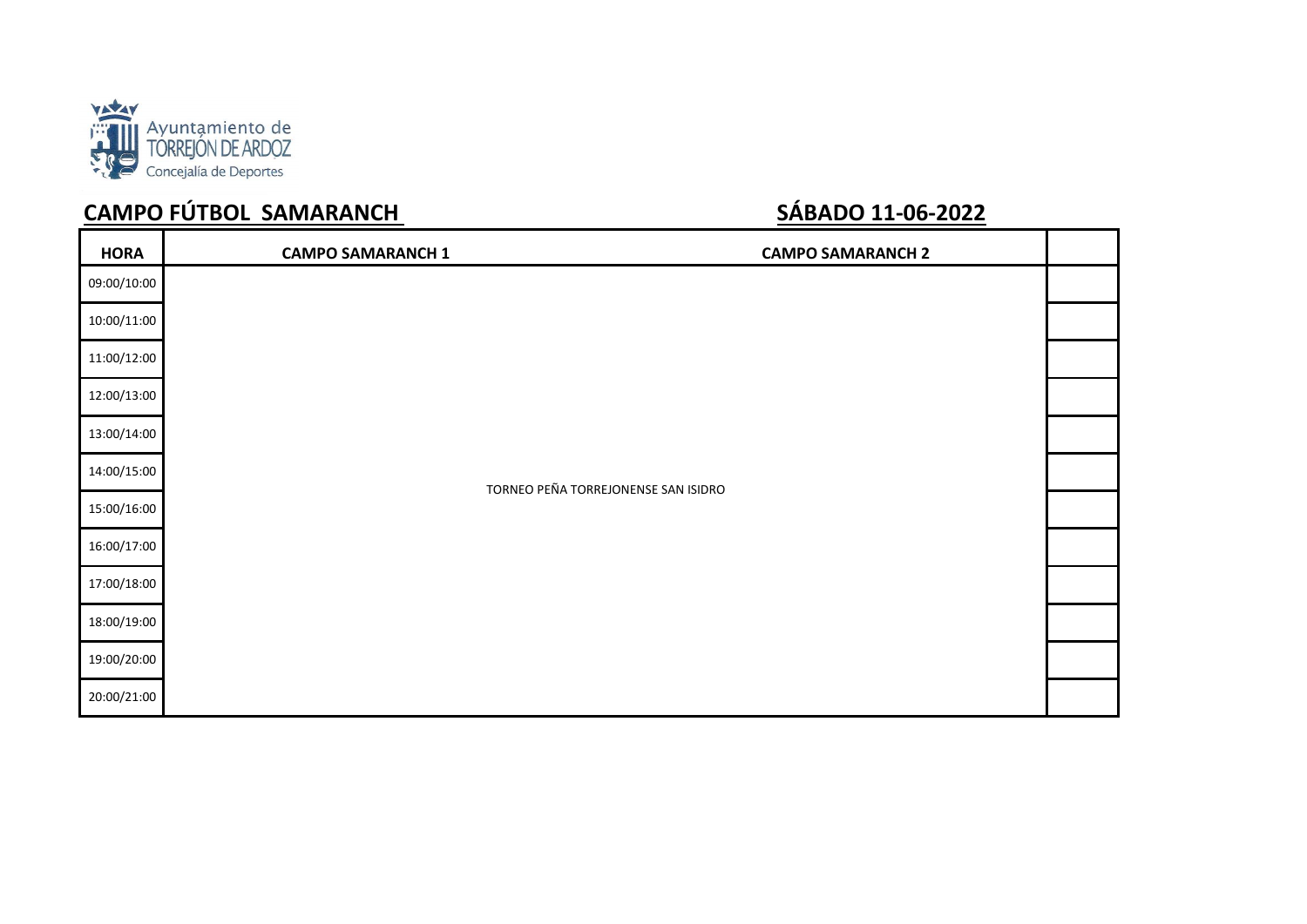

# **CAMPO FÚTBOL SAMARANCH**

| <b>HORA</b> | <b>CAMPO SAMARANCH 1</b> |                                     | <b>CAMPO SAMARANCH 2</b> |                   |
|-------------|--------------------------|-------------------------------------|--------------------------|-------------------|
| 09:00/10:00 |                          |                                     |                          |                   |
| 10:00/11:00 |                          |                                     |                          |                   |
| 11:00/12:00 |                          | TORNEO PEÑA TORREJONENSE SAN ISIDRO |                          |                   |
| 12:00/13:00 |                          |                                     |                          |                   |
| 13:00/14:00 |                          |                                     |                          |                   |
| 14:00/15:00 |                          |                                     |                          |                   |
| 15:00/16:00 |                          |                                     |                          |                   |
| 16:00/17:00 |                          |                                     |                          |                   |
| 17:00/18:00 |                          |                                     |                          |                   |
| 18:00/19:00 |                          | FUTBOLELLAS CFF - FUENLABRADA       |                          | SEN<br><b>FEM</b> |
| 19:00/20:00 |                          |                                     |                          |                   |
| 20:00/21:00 |                          |                                     |                          |                   |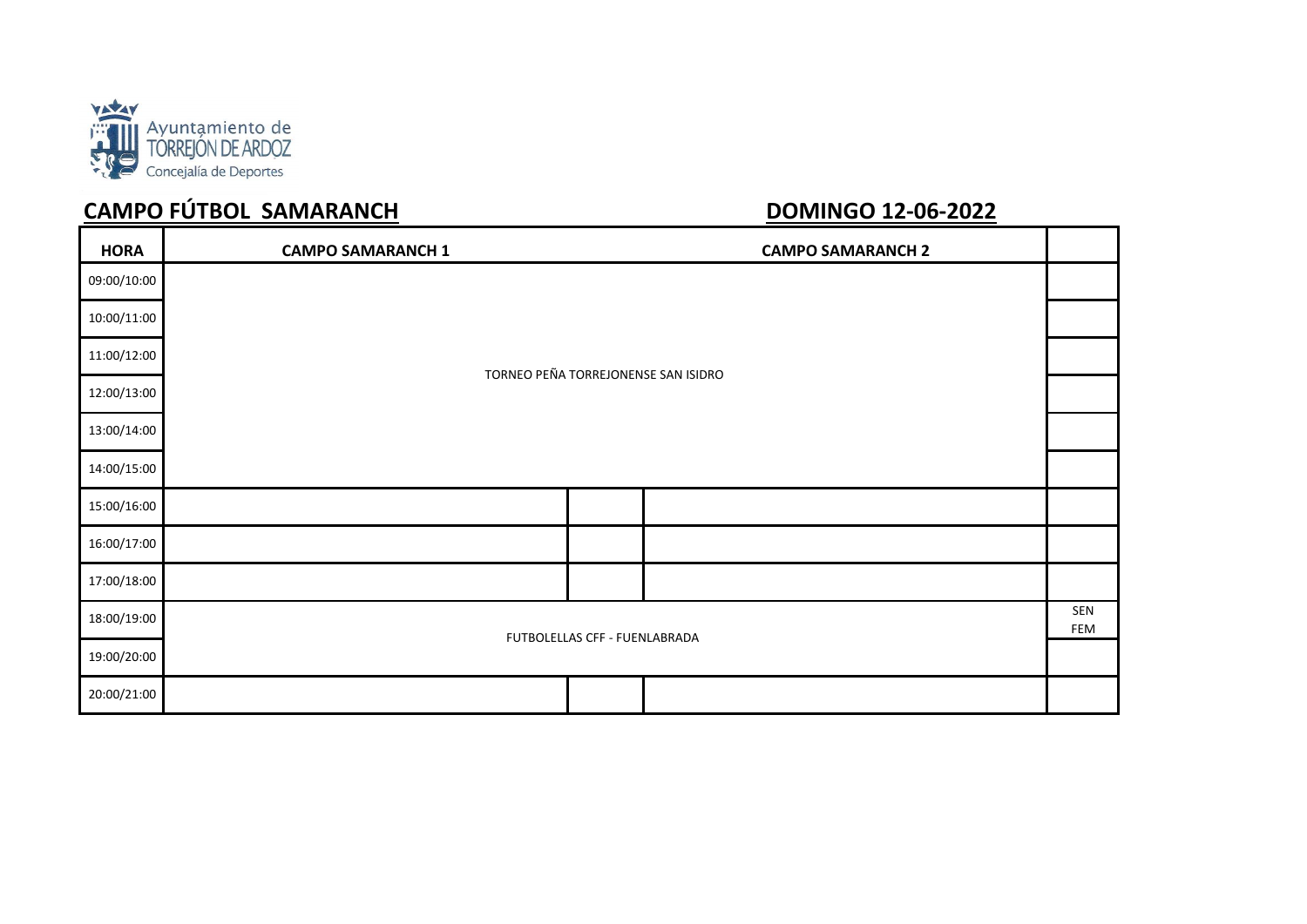

# **CAMPO FÚTBOL FRONTERAS SÁBADO 11-06-2022**

| <b>HORA</b> | <b>CAMPO FRONTERAS 1</b>                     |                              | <b>CAMPO FRONTERAS 2</b> |                   |  |
|-------------|----------------------------------------------|------------------------------|--------------------------|-------------------|--|
| 09:00/10:00 |                                              |                              |                          |                   |  |
| 10:00/11:00 |                                              |                              |                          |                   |  |
| 11:00/12:00 |                                              | TECNIFICACACION COERVER GOYO |                          |                   |  |
| 12:15/13:30 | AD JUVENTUD TORREJON - ALCOBENDAS            |                              |                          | ALEV<br>AMIS      |  |
| 13:00/14:00 |                                              |                              |                          |                   |  |
| 14:00/15:00 |                                              |                              |                          |                   |  |
| 15:00/16:00 |                                              |                              |                          |                   |  |
| 16:00/17:00 | FUTBOLELLAS CFF "A" - ATLETICO DE MADRID "A" |                              |                          | CAD<br><b>FEM</b> |  |
| 17:00/18:00 |                                              |                              |                          |                   |  |
| 18:00/19:00 |                                              |                              |                          |                   |  |
| 19:00/21:00 | SPORTING ARDOZ - ADA TOLEDO OLIVOS           |                              |                          | 3ºAFI<br>4        |  |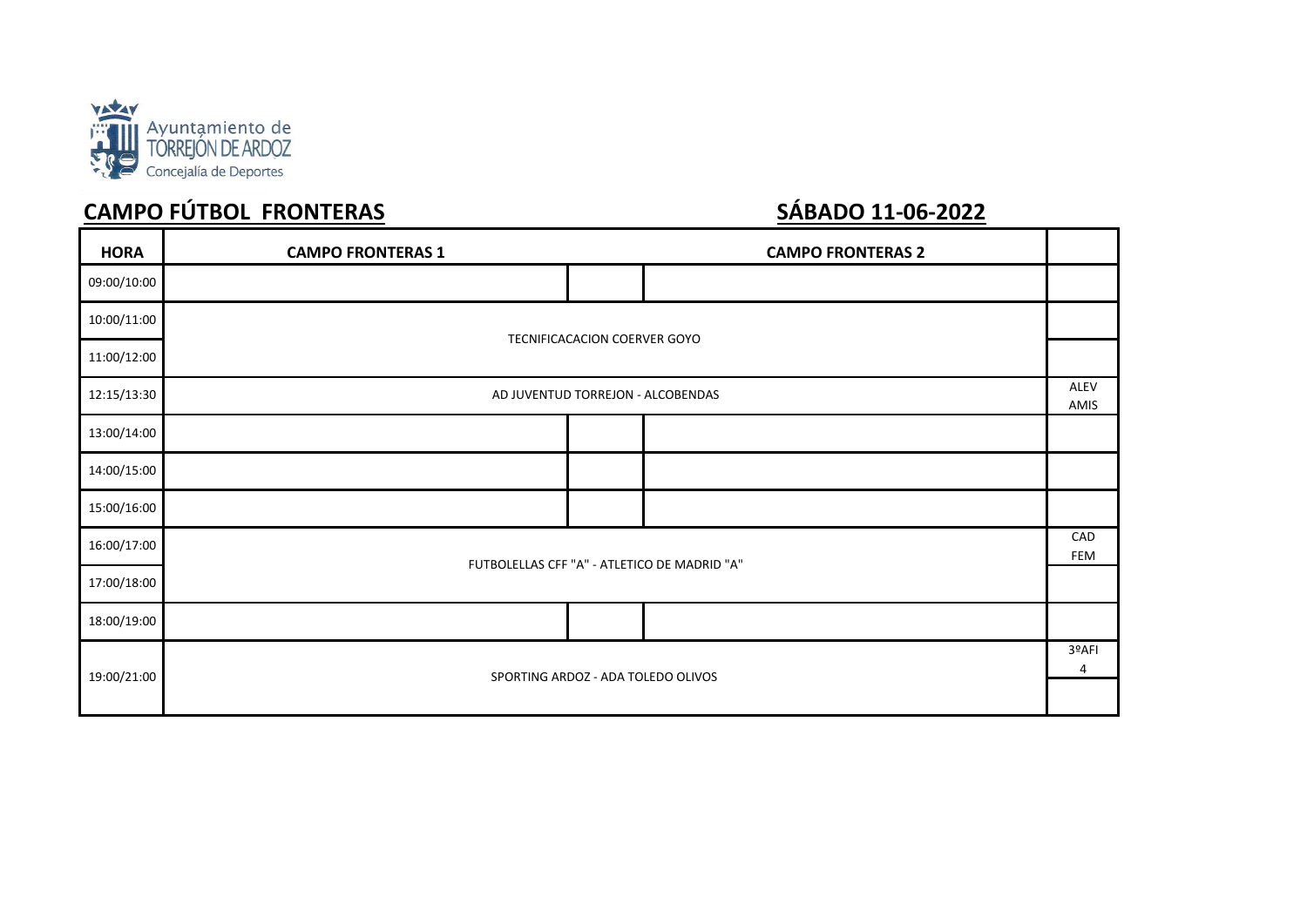

# **CAMPO FÚTBOL FRONTERAS DOMINGO 12-06-2022**

| <b>HORA</b>                                                                 | <b>CAMPO FRONTERAS 1</b><br><b>CAMPO FRONTERAS 2</b> |            |
|-----------------------------------------------------------------------------|------------------------------------------------------|------------|
| 09:15/11:15                                                                 | ALEJANDRO PRADILLO - AD KONICOS                      |            |
|                                                                             |                                                      |            |
| 11:30/13:30<br>PEÑA TORREJONENSE SAN ISIDRO "A" - AD COMPLUTENSE ALCALA "B" |                                                      | 2ºAFI<br>4 |
|                                                                             |                                                      |            |
|                                                                             |                                                      | 3ºAFI<br>4 |
| 13:30/15:30                                                                 | AD LA PLATA TR 82 - VILLALBILLA CF                   |            |
| 15:00/16:00                                                                 |                                                      |            |
| 16:30/17:30                                                                 |                                                      |            |
| 17:00/19:00                                                                 | DEPORTIVO ARDOZ - PEÑA TORREJONENSE SAN ISIDRO       | 3ºAFI<br>4 |
|                                                                             |                                                      |            |
|                                                                             |                                                      | 2ºJUV<br>8 |
| 19:00/21:00                                                                 | AD JUVENTUD TORREJON "C" - AD OÑA SANCHINARRO "B"    |            |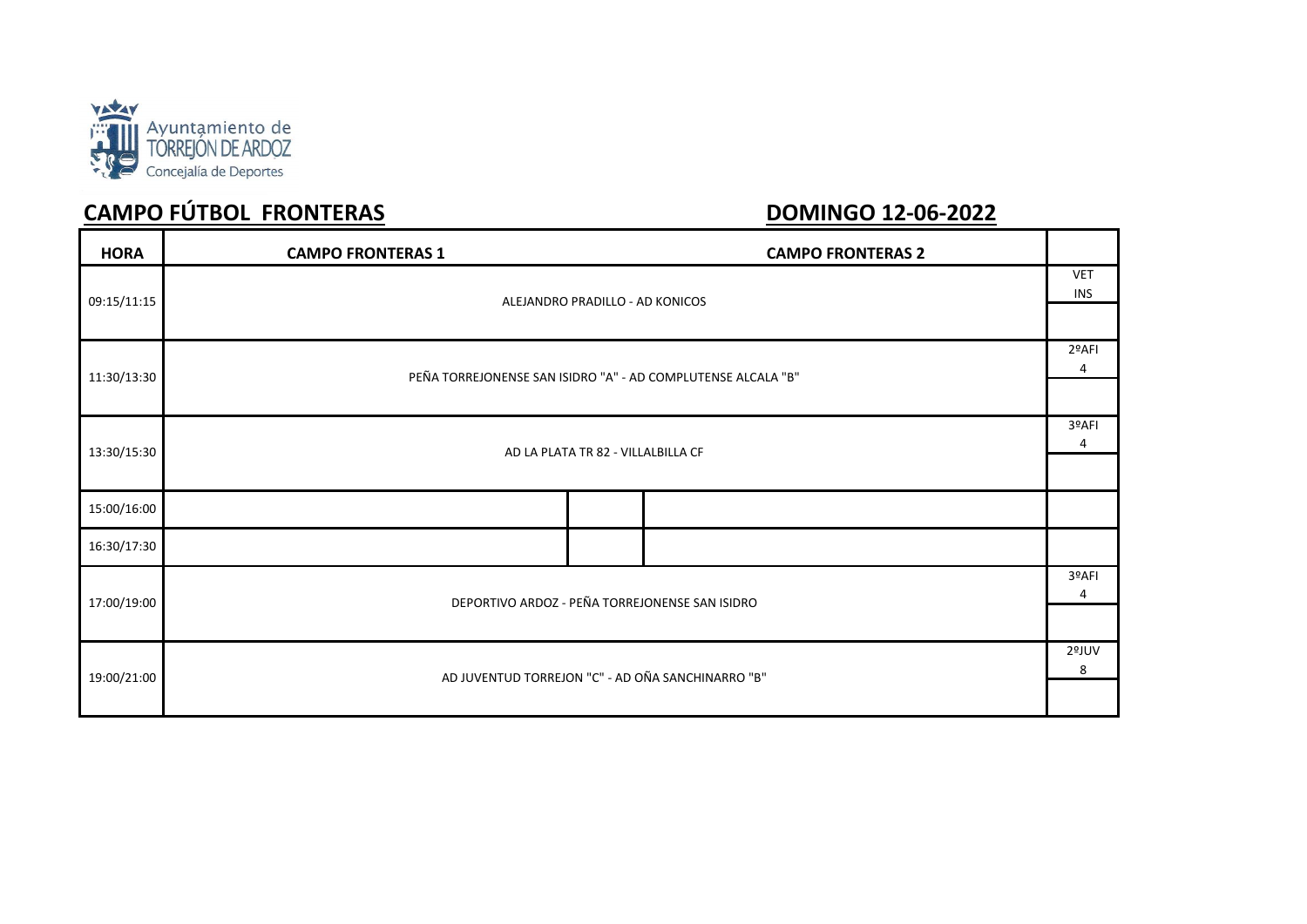

# **CAMPO FÚTBOL FLORENCIA SÁBADO 11-06-2022**

| <b>HORA</b> | <b>CAMPO FLORENCIA 1</b> | <b>CAMPO FLORENCIA 2</b> |  |
|-------------|--------------------------|--------------------------|--|
| 09:00/10:00 |                          |                          |  |
| 10:00/11:00 |                          |                          |  |
| 11:00/12:00 |                          |                          |  |
| 12:15/13:15 |                          |                          |  |
| 13:00/14:00 |                          |                          |  |

## **CAMPO FÚTBOL FLORENCIA DOMINGO 12-06-2022**

| <b>HORA</b> | <b>CAMPO FLORENCIA 1</b> | <b>CAMPO FLORENCIA 2</b>            |  |
|-------------|--------------------------|-------------------------------------|--|
| 09:00/10:00 |                          |                                     |  |
| 10:00/11:00 |                          |                                     |  |
| 11:00/12:00 |                          | TORNEO PREBEJAMIN AD LA PLATA TR 82 |  |
| 12:00/13:00 |                          |                                     |  |
| 13:00/14:00 |                          |                                     |  |